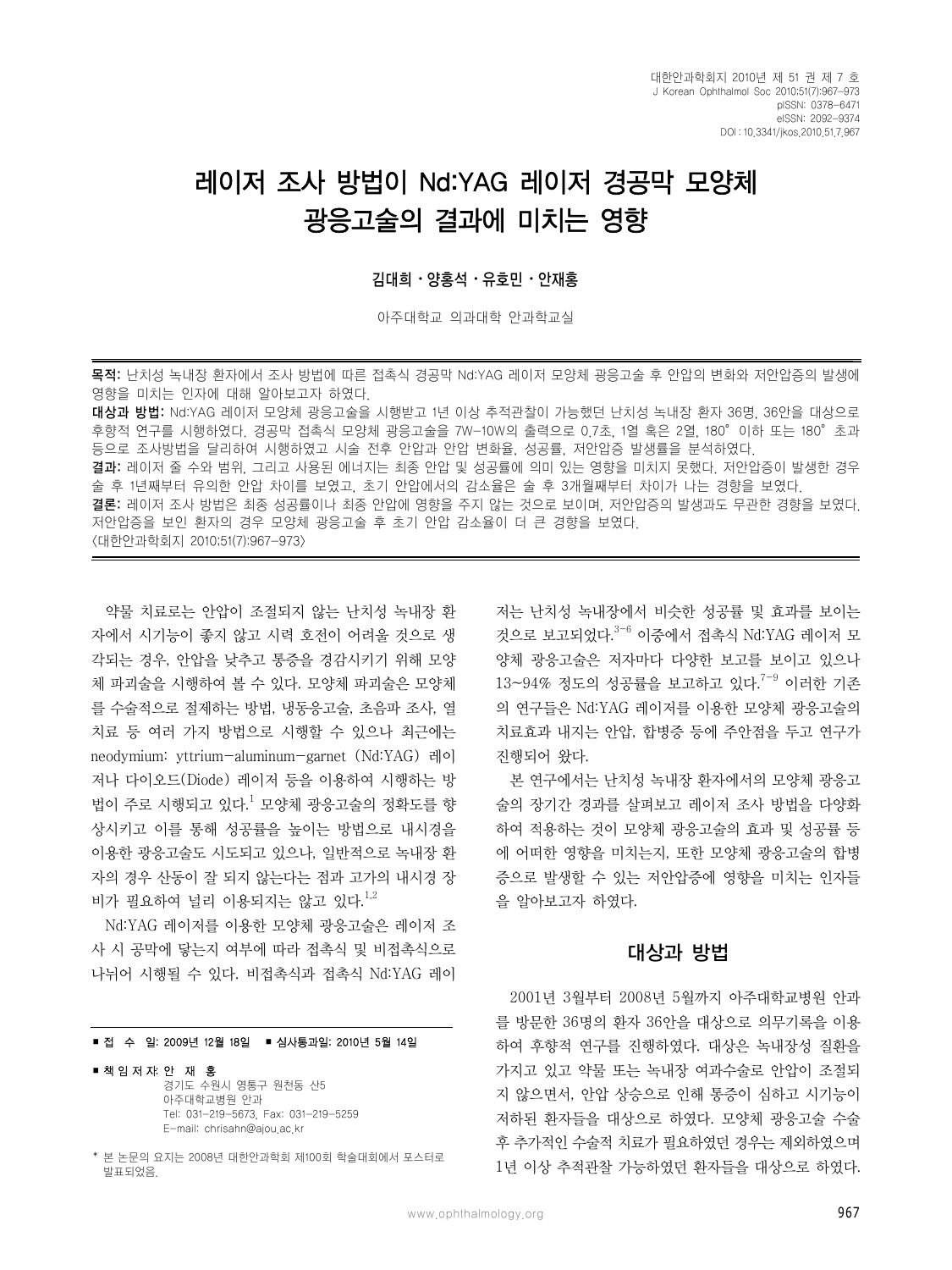Nd:YAG 레이저 모양체 광응고술은 구후마취를 시행한 후 continuous wave Nd:YAG 레이저(Surgical Laser Technologies, USA)를 이용해 7~10W의 출력으로 0.7초 동안 각막 윤부에서 0.75 mm 떨어진 공막 부위에 직경 2.0 mm 크기의 프로브의 앞쪽 경계가 오도록 위치시켜 시행하 였다. 2열로 조사하는 경우 2번째 조사하는 부위는 먼저 친 부위의 뒤쪽 경계에 프로브의 앞쪽 경계가 오도록 위치시 켜 시행하였다. 3시와 9시 방향을 제외한 부분에 시술 범위 를 180°, 270°, 360° 등으로 다양하게 시행하였다. 레이저 를 시행할 때 각 사분면당 1열의 경우 8회씩, 혹은 2열의 경우 16회씩 시행하였다. 수술의 성공은 안압을 저하시키 기 위한 약제의 사용과는 관계 없이 술 후 안압이 5 mmHg 이상, 22 mmHg 이하이거나 안압이 22 mmHg보다 높더라 도 술 전 안압보다 30% 이상 안압 하강을 보이는 경우로 판정하였다. 저안압증을 판단하는 기준은 최종 방문 시의 안압이 4 mmHg 이하인 경우로 정의하였다. 안압의 측정은 골드만 압평 안압계를 이용하였으며 수술 전, 수술 후 1주, 1개월, 3개월, 6개월, 1년, 최종 안압을 조사하였다.

결과에 대한 분석은 SPSS Version 13.0을 사용하였다. 수술 성공률과 저안압증 발생률 분석에는 Fisher's exact test를 이용하였고, 레이저 조사 방법과 저안압증 유무에 따른 안압 및 변화 분석에는 Independent samples  $t$ -test 를 이용하였으며 수술 전후의 안압의 변화 분석에는 Paired samples  $t$ -test를 이용하였다.  $P$  value가 0.05 미만인 경 우 통계적으로 유의한 것으로 판단하였다.

### 결 과

대상 환자군은 평균 연령 54.3세(16~86세)로 남녀간의 성비 차이는 없었다. 평균 추적관찰 기간은 43.4개월(14~ 84개월)이었으며 술 전 시력은 모두 안전 수지변별 이하였 다. 녹내장의 진단으로는 신생혈관 녹내장이 26안(72.2%)

Table 1. Baseline characteristics of the study population



Figure 1. Changes in intraocular pressure (IOP) and percent IOP reduction from preoperative IOP. The difference of all postoperative intraocular pressure is statistically significant when compared with the preoperative intraocular pressure  $(p<0.05)$ .

으로 가장 많았으며, 이차성 녹내장이 8안(22.2%), 기타 녹내장성 질환이 2안(5.6%)이었다(Table 1). 안압은 측정 시점에 관계 없이 수술 전 안압 45.1±13.0 mmHg에 비해 안압이 저하된 것으로 나타났으며 마지막 추적관찰에서 22.4±19.4 mmHg의 안압을 보였다(Fig. 1). 저안압증 소 견을 보인 환자를 제외한 성공군(평균 1.09개)과 실패군 (평균 1.43개) 사이의 최종 안압약 사용 개수는 차이가 없 었다(p=0.458).

레이저 조사 방법과 범위에 따른 대상군 특성의 차이는 Table 2와 같았다. 레이저 조사 방법에 따른 안압은 180° 이하(180°로 시행)의 범위로 레이저를 시술한 경우에서의 술 전 안압이 180°를 초과한(270° 혹은 360°로 시행) 범위 의 레이저를 시술한 경우보다 유의하게 낮은 것으로 나타 났으나 그 외의 시점에서는 차이가 없었다(Fig. 2a). 초기 안압으로부터의 변화율은 3개월과 6개월째에 180° 이하로 조사한 군에서 그렇지 않은 군보다 낮은 변화를 보였으나 최종 안압 변화율에는 의미 있는 차이를 보이지 않았다

| Age                     | $54.3 \pm 19.8$ yrs $(16 \sim 86$ yrs) |                                              |  |  |
|-------------------------|----------------------------------------|----------------------------------------------|--|--|
| Sex                     | Male 19 (52.8%), Female 17 (47.2%)     |                                              |  |  |
| Follow-up period        |                                        | $43.4 \pm 21.7$ months $(14 \sim 84$ months) |  |  |
| Subtypes of glaucoma    | Neovascular                            | $26(72.2\%)$                                 |  |  |
|                         | Secondary                              | $8(22.2\%)$                                  |  |  |
|                         | Etc.                                   | $2(5.6\%)$                                   |  |  |
| Underlying disease      | Diabetes mellitus                      | $16(44.4\%)$                                 |  |  |
|                         | Hypertension                           | $19(52.8\%)$                                 |  |  |
|                         | <b>ESRD</b>                            | $9(25.0\%)$                                  |  |  |
| Type of laser performed | Less than 180 degrees                  | $9(25.0\%)$                                  |  |  |
|                         | More than 180 degrees                  | $27(75.0\%)$                                 |  |  |
|                         | 1 row                                  | $25(69.4\%)$                                 |  |  |
|                         | 2 rows                                 | $11(30.6\%)$                                 |  |  |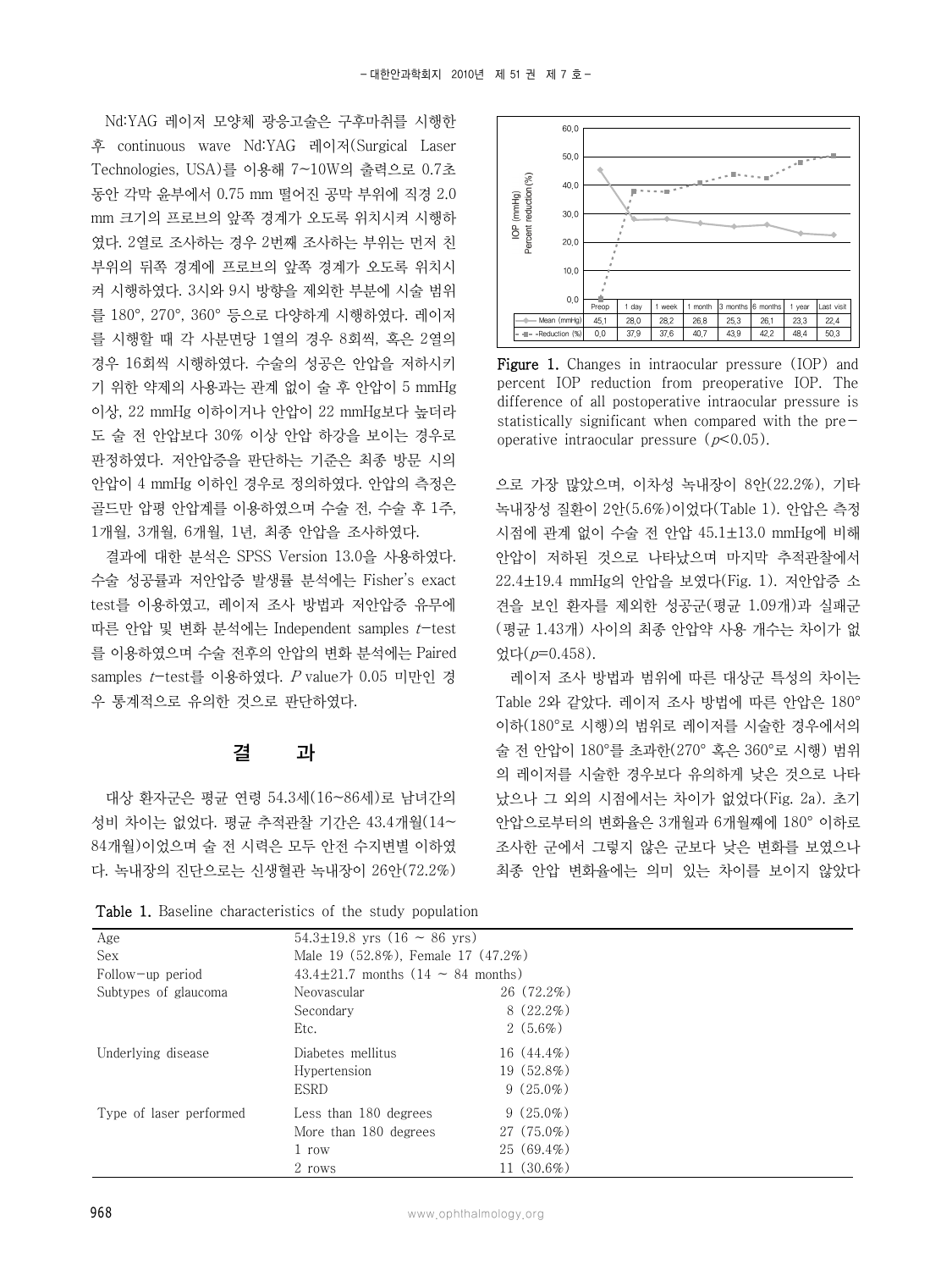|                     | Range           |                 | $P$ value | Rows          |               | $\it P$ value $\it$ |
|---------------------|-----------------|-----------------|-----------|---------------|---------------|---------------------|
|                     | $< 180^\circ$   | $>180^\circ$    |           | . Row         | 2 Rows        |                     |
| Age                 | 44.89           | 57.41           | 0.100     | 54.04         | 54.82         | 0.920               |
| Preop IOP (mmHg)    | $37.3 \pm 11.5$ | $47.7 \pm 12.5$ | 0.010     | $43.4 + 11.9$ | $49.0 + 15.0$ | 0.241               |
| Number of NVG       |                 | 20              | 0.686     | 15            |               | 0.016               |
| Number of eye drops | 1.22            | 0.89            | 0.431     | 0.96          | 1.00          | 0.915               |

Table 2. Demographic findings according to range and rows of laser performed

Table 3. Postoperative changes of success rate and energy used

|                |                  | 1 month | 3 months | 6 months | 1 year  | Last visit | Energy used                     |  |
|----------------|------------------|---------|----------|----------|---------|------------|---------------------------------|--|
| Overall        |                  | 63.6%   | 51.5%    | 55.6%    | 52.0%   | 30.6%      |                                 |  |
|                |                  | (21/33) | (17/33)  | (15/27)  | (13/25) | (11/36)    | $228.7 \pm 95.7$ J              |  |
| Range of laser | $\leq 180^\circ$ | 44.4%   | 33.3%    | $25.0\%$ | 33.3%   | 33.3%      | $159.8 \pm 62.5$ J <sup>*</sup> |  |
| performed      |                  | (4/9)   | (3/9)    | (2/8)    | (3/9)   | (3/9)      |                                 |  |
|                | $>180^\circ$     | 70.8%   | 58.3%    | 68.4%    | 62.5%   | 29.6%      |                                 |  |
|                |                  | (17/24) | (14/24)  | (13/19)  | (10/16) | (8/27)     | $251.7 \pm 94.6$ J <sup>*</sup> |  |
| Rows of laser  | 1 row            | 62.5%   | 60.9%    | 57.9%    | 52.9%   | 28.0%      | $225.6 \pm 103.7$ J             |  |
| performed      |                  | (15/24) | (14/23)  | (11/19)  | (9/17)  | (7/25)     |                                 |  |
|                | 2 rows           | 66.7%   | $30.0\%$ | 50.0%    | 50.0%   | 36.4%      |                                 |  |
|                |                  | (6/9)   | (3/10)   | (4/8)    | (4/8)   | (4/11)     | $235.8 \pm 78.8$ J              |  |

 $p<0.05$ .



<sup>(</sup>a) Changes in IOP between different laser range groups  $(*p<0.05).$ 



(b) Changes in IOP % reduction between different laser range groups  $(*p<0.05)$ .

Figure 2. Changes in IOP and % reduction according to the range of laser performed. There was statistically significant difference between different laser range groups at preoperative time  $(a)$ , and significant difference in IOP % reduction at 3, 6 months between different laser range groups (b).

(Fig. 2b). 레이저 줄 수를 달리한 경우에서는 각 기준 시점 에서의 안압과 초기 안압으로부터의 변화율 모두 유의한 차이를 보이지는 않았다(Fig. 3). 수술 후 성공률의 변화는 시간이 지남에 따라 저하되는 것으로 나타났으며, 최종 방 문 시의 안압을 기준으로 했을 때 11안(30.6%)에서 성공 한 것으로 나타났다. 레이저 조사 방법에 따른 성공률은 각 기준 시점에서 시술 범위와 시술 방법에 따라 유의한 차이 가 없는 것으로 나타났으나 180° 이상 조사한 군에서의 성 공률이 술 후 1년까지는 높은 경향을 보였다(Table 3). 레 이저로 조사한 총 에너지량은 180°를 초과하여 조사한 군 에서 180° 이하로 조사한 군보다 에너지량이 유의하게 높 은 것으로 나타났으나, 1열 혹은 2열로 조사한 군에서는 에 너지량이 유의한 차이를 보이지 않았다(Table 3).

저안압증을 보인 군은 총 11안(30.6%)이었으며 진단별 로는 신생혈관 녹내장이 9안(25.0%)으로 가장 많았으며 이차성 녹내장이 2안(5.6%)이었다. 기저 질환과 저안압증 과의 관계에서는 당뇨, 고혈압, 말기 신질환 여부가 모두 저 안압증 발생에 영향을 주지 않는 것으로 분석되었다. 조사 한 레이저 총 에너지량은 저안압증 유무에 유의한 차이를 보이지 않았으며, 레이저 조사방법에 따라서도 저안압증 발 생의 통계학적인 차이는 보이지 않았다(Table 4). 저안압 증이 발생하지 않은 군과 저안압증이 발생한 군의 안압은 술 후 6개월째부터 차이가 나는 경향을 보였으며(p=0.054), 술 후 1년 이후에 유의한 차이를 보였다(Fig. 4a). 술 전 안 압과 비교하였을 때 저안압증이 발생한 군에서 안압의 하 강 정도(감소율)가 그렇지 않은 군보다 술 후 3개월째부터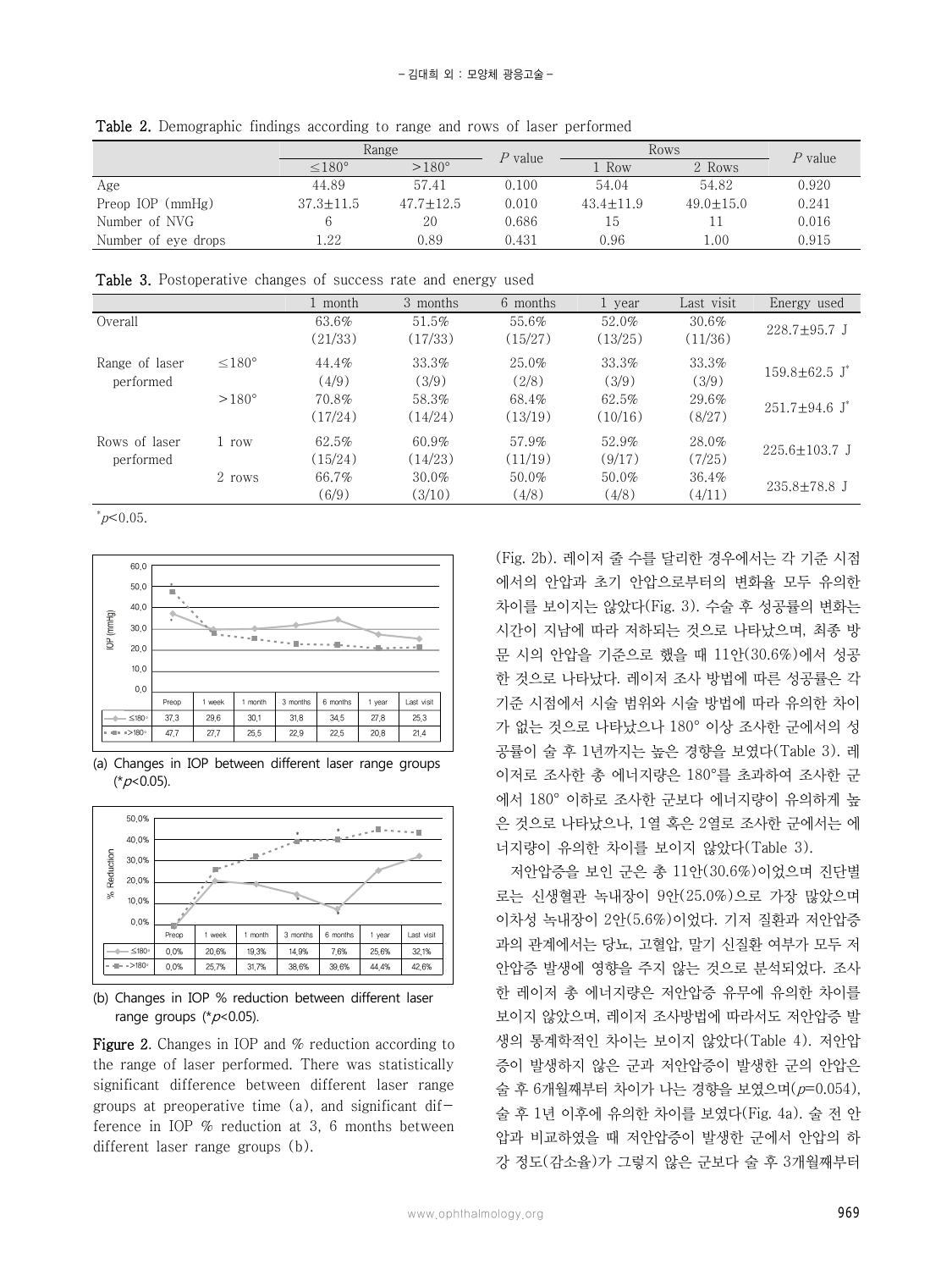|                         | Ocular hypotony $(+)$<br>$(11 \text{ cases})$ | Ocular hypotony $(-)$<br>$(25 \cases)$ | $P$ value |
|-------------------------|-----------------------------------------------|----------------------------------------|-----------|
| Total laser energy      | $250.73 \pm 82.35$ J                          | $219.07 \pm 101.10$ J                  | 0.368     |
| $>180^\circ$ apply      | 9 cases $(81.8\%)$                            | 18 cases (72.0%)                       | 0.690     |
| 2 rows apply            | 4 cases $(36.4\%)$                            | 7 cases $(28.0\%)$                     | 0.703     |
| Preop IOP               | $48.91 \pm 10.28$ mmHg                        | $43.48 \pm 13.83$ mmHg                 | 0.252     |
| Neovascular glaucoma    | 9 cases $(81.8\%)$                            | 17 cases (68.0%)                       | 0.688     |
| Age                     | $50.00 \pm 15.36$ yrs                         | $56.16 \pm 21.42$ yrs                  | 0.397     |
| Diabetes mellitus       | 7 cases $(63.6\%)$                            | 9 cases $(36.0\%)$                     | 0.159     |
| Hypertension            | 8 cases (72.7%)                               | 11 cases $(44.0\%)$                    | 0.156     |
| End-stage renal disease | 4 cases $(36.4\%)$                            | 5 cases $(20.0\%)$                     | 0.409     |

Table 4. Analyses of the factors that can affect the occurrence rate of ocular hypotony



(a) Changes in IOP between different laser row groups.



(b) Changes in IOP % reduction between different laser row groups.

Figure 3. Changes in IOP and % reduction according to row of laser performed. There was no significant difference between different laser row groups in IOP (a) and IOP % reduction (b).

는 유의하게 높은 소견을 보였다(Fig. 4b).

### 고 찰

모양체 광응고술은 다양한 방법으로 시행되어 왔다. 일 반적으로 5~6 J의 에너지로 30~40회 정도를 각막 윤부로 부터 0.5~1.0 mm 거리를 두고 시행하고 있으나<sup>1</sup> 각막 유 부로부터 거리와 에너지 조사량, 조사 시간 등에 있어서도 술자마다 다른 방법을 사용해 왔다. 각막 윤부로부터의 거



(a) Changes of IOP according to the presence of ocular hypotony (\* $p=0.054$ , † $p<0.05$ ).



(b) Changes IOP % reduction according to the presence of ocular hypotony ( $p$ <0.05).

Figure 4. IOP changes and % reduction between groups with or without ocular hypotony. Intraocular pressures became statistically different between 2 groups after 1 year (a). The percent reduction of IOP was  $sig$ nificantly higher from 3 months after the procedure in the eyes with hypotony (b).

리는 0.5~3.0 mm까지, 주로 360° 전반에 걸쳐 7~9 W 정 도의 에너지로 0.5~0.7초로 조사하는 경우가 많았으며 16 회에서 40회까지 다양하게 시행되었다. 7-10 이번 연구에서 는 모양체 광응고술의 목적이 모양체 상피세포를 파괴하는 목적에서 이루어진다는 점에 착안하여 원하는 부위의 모양 체 상피세포를 정확히 파괴할 수 있는 방법을 구상하게 되 었다. 이에 따라 전통적으로 레이저를 조사하는 위치에 더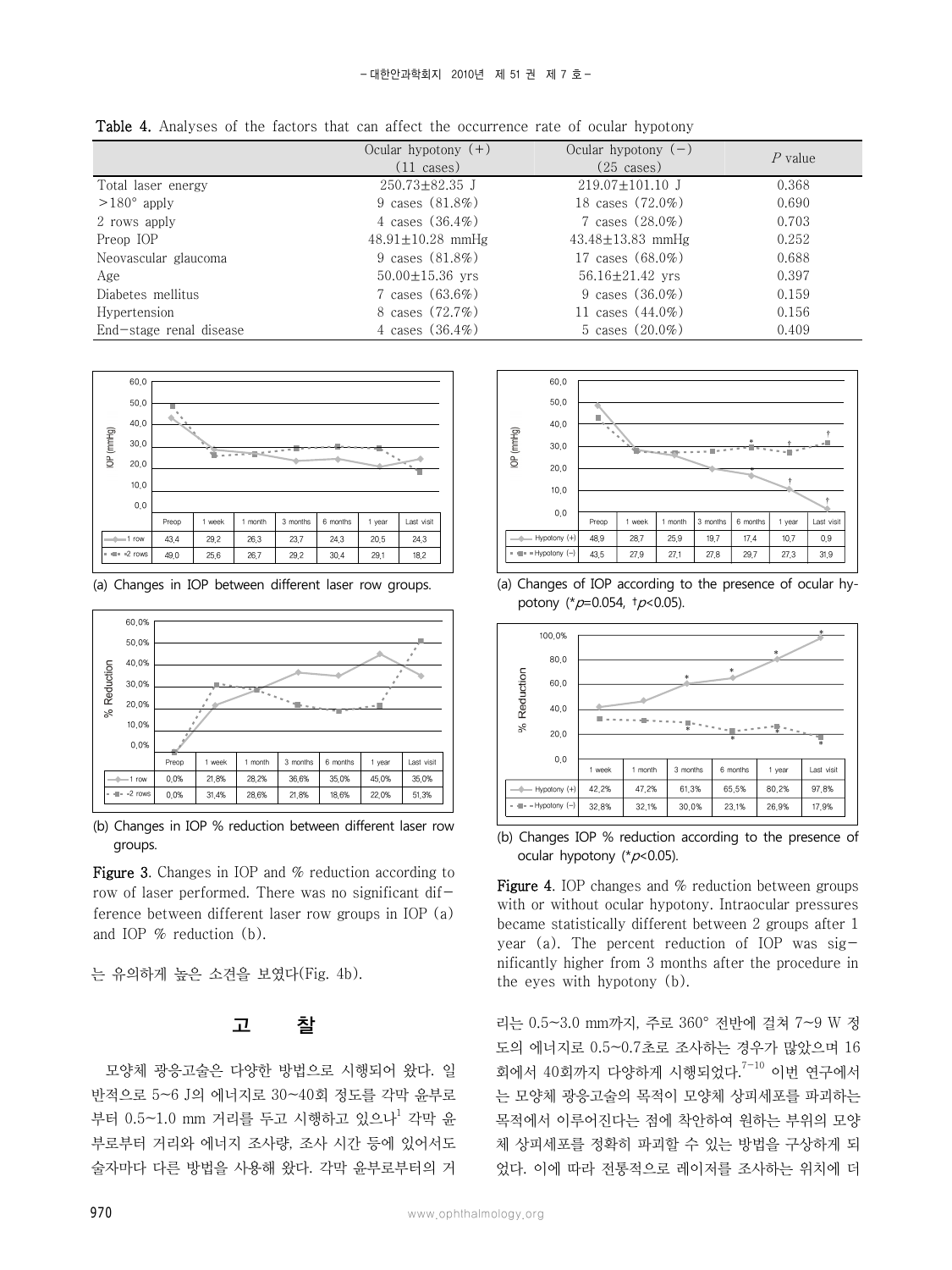불어서 약간 뒤로 떨어진 부위에 다시 레이저를 조사하였 으며 이로써 모양체 상피세포의 파괴의 성공률을 높이는 데 초점을 두었다. 또한 정확한 기준을 두지는 않았지만 증 상이 심하지 않거나 안압 상승이 심하지 않은 경우는 180° 로 시행하였고 그렇지 않은 경우는 180°를 초과하여(270° 혹은 360°) 시행하였다.

Shields et al<sup>11</sup>의 연구에 의하면, 비접촉식 Nd:YAG 레이 저 모양체 광응고술을 시행함에 있어, 1회 시행 에너지를 4 J과 8 J로 다르게 30회를 시행한 두 군을 비교한 연구를 진 행하였다. 평균 1년간의 추적관찰에서 양군간의 최종 시력 이나 부작용 발생률의 차이를 보이지 않으면서, 8 J로 시행 한 군이 성공률 75%로 4 J로 시행한 군의 성공률 60%보다 높은 성공률을 보인다고 보고하였다.

Hardten and Brown<sup>12</sup>의 연구에서는 접촉식 Nd:YAG 레 이저 모양체 광응고술을 180°와 360°의 2군으로 나누어 시 행한 연구 결과를 발표하였다. 평균 10.2개월의 추적관찰 에서 180°군에서는 평균 2.0회의 치료 후 78%의 성공률을 보고하였고 360°군에서는 평균 1.3회 치료 후 62%의 성공 률을 보고하였다. 양쪽 군 모두 성공률에는 차이를 보이지 않았으나 360°군에서 더 적은 치료로도 안압하강이 더 많 이 일어나므로 360° 치료가 더 좋다는 보고를 하였다.

본 연구에서는 180°를 초과한 범위에서 레이저를 조사한 군과 180° 이하의 범위에서 레이저를 조사한 군 사이에 조 사한 에너지의 차이가 있지만 안압이나 성공률의 차이에는 의미가 없는 결과를 보였다. 술 후 3개월째와 6개월째의 안 압 변화율에서는 180° 이하로 조사한 경우 안압 하강률이 유의하게 낮은 것으로 분석되었으나 최종 변화율은 통계학 적인 차이를 보이지 않았다. 이는 180° 이하로 조사한 군에 서 모양체 기능의 회복이 일시적으로 일어난 때문으로 추 측해 볼 수 있다. 그러나 두 군 사이에 통계적으로 술 전 안 압의 유의한 차이가 있고, 환자 선별과정에 있어서도 180° 이하로 조사한 군은 상대적으로 안압이 낮은 환자이거나 증상이 심하지 않은 환자를 선택한 경향이 있다. 따라서 이 결과를 시술 범위에 따른 안압의 차이에 대해 일반화하여 적용하기는 어려울 것으로 생각된다. 1줄로 시행한 군과 2 줄로 시행한 군의 비교에서는 안압이나 성공률의 차이가 없으며, 경향성을 보더라도 비슷한 경과를 보여 2줄로 시행 하는 것이 1줄로 시행하는 것보다 더 나은 효과를 보여주지 는 않는 것으로 보인다.

al-Ghamdi et al<sup>13</sup>이 발표한 연구에서는 말기 녹내장 환 자나 치료가 되지 않는 녹내장 환자, 통증이 있고 시각 기 능이 매우 나쁜 녹내장 환자들만을 대상으로 한 연구에서 접촉식 Nd:YAG 레이저 모양체 광응고술을 시행했을 때 평 균 13개월의 추적관찰에서 79%의 성공률 및 부작용으로서 14.9%의 저안압증의 빈도를 보인 결과를 보고하였다. 이번 연구에서도 모양체 광응고술이 높은 안압으로 인해 시기능 이 저하되어 있으면서 안통이 심한 환자들에게 증상 경감 의 목적으로 이루어졌다. 특히, 이번 연구에서는 신생혈관 녹내장 환자의 비율 26안(72.2%)으로 매우 높다. 신생혈 관 녹내장 환자의 수술 전 안압은 47.54 mmHg으로 그렇지 않은 환자의 술 전 안압 38.90 mmHg보다 높은 경향을 보 인다(p=0.072). 다른 연구들에서는 말기 녹내장 환자 및 다른 치료로 조절되지 않는 녹내장 환자, 혹은 녹내장 여과 수술이 불가능한 환자를 대상으로 하여 연구하였으나 시기 능이 유지될 정도의 안압을 가진 환자를 대상으로 한 경우 가 많아 치료 전 안압이 본 연구에서보다 낮은 경향을 보인 다. 이런 차이점이 본 연구에서의 성공률이나 저안압증 발 생률에 영향을 주었을 가능성이 있다.

저안압증 발생의 측면에서 본 연구 결과를 분석하였을 때 저안압증이 발생한 군과 발생하지 않은 군의 초기 안압 이 다르다는 점을 고려하여 절대적인 안압 변화와 함께 안 압의 변화율을 분석하였다. 저안압증이 있는 군의 초기 안 압과의 변화율은 모양체 광응고술을 시행한 후 3개월째부 터 저안압증이 없는 군과 차이를 보였다. 따라서 수술 후 저안압증을 예측해 볼 수 있는 인자로 안압 하강 정도가 도 움이 될 수 있을 것으로 보인다. 모양체 광응고술 1주 후에 안압 변화율은 저안압증이 있는 군에서 42.2%, 저안압증이 없는 군에서 32.8%로 통계적으로 유의한 차이가 보이지 않 는다는 점을 고려할 때(p=0.528), 저안압증의 발생에 모양 체 광응고술이 직접적으로 영향을 준다기보다는 각 환자가 가지고 있는 수술 전 모양체 상피세포의 기능 정도가 영향 을 미친다고 생각해 볼 수 있다.

Delgado et al<sup>4</sup>의 연구에 의하면, 비접촉식 Nd:YAG 모양 체 광응고술을 7.8 J의 에너지로 20~40회 시행하였을 때 (1사분면당 8~12회 시행), 최종 안구로 발생률은 8.6%, 성공률은 1년째 65.0%, 6년째 34.8%로 보고하였다. 이 연 구에서 안구로가 발생한 군과 발생하지 않은 군의 에너지 정도는 비슷하다는 보고를 하였으며 안구로의 발생을 줄이 기 위해 네 사분면 모두를 치료하는 것은 피한다고 보고하 였다. 안구로 발생의 원인은 기저 병리에 의한 것으로 생각 하였고 일부의 눈에서 안구로는 피할 수 없는 부작용으로 분석하였다. 본 연구에서도 저안압증이 있는 군과 없는 군 사이에서 에너지나 조사 방식의 통계학적인 차이를 보이지 않는다는 점을 고려할 때 Delgado et al<sup>4</sup>의 연구와 유사한 결과를 보인다고 할 수 있다. 본 연구에서는 180° 이하로 치료한 군과 180°를 초과하여 치료한 군 사이에는 저안압 증의 발생률이 차이를 보이지 않았으나, 조사 방식의 조절 에 관해서는 본 연구의 대상환자 수가 적은 관계로 정확한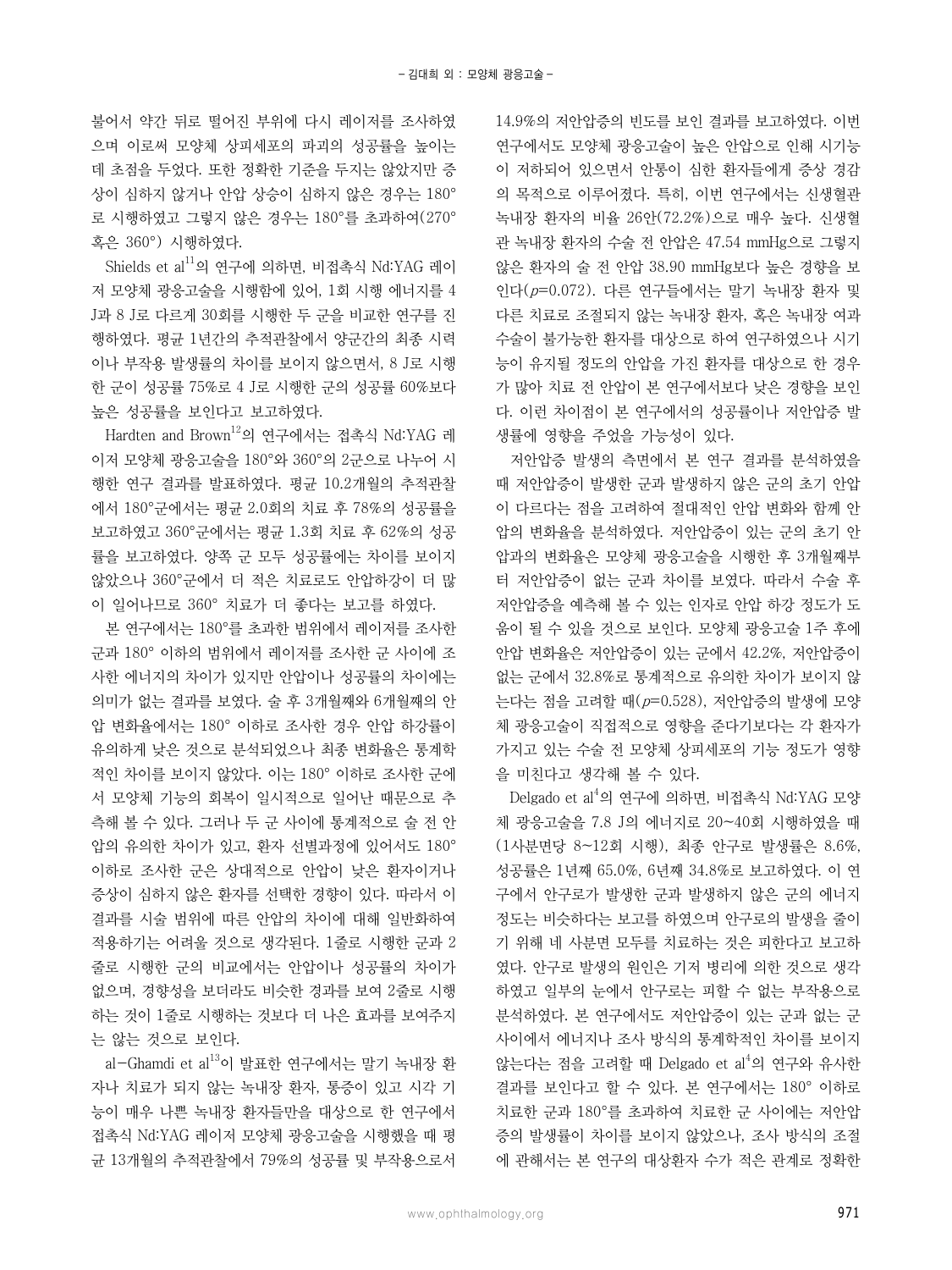결론을 내리기는 어려울 것으로 보인다.

난치성 녹내장 환자에서 시행된 모양체 광응고술의 장기 간 관찰을 통해 레이저 조사 방법 및 조사 에너지에 따른 안압 변화 및 성공률과 저안압증 발생률의 차이는 없는 것 을 알 수 있었다. 그러나 본 연구는 대상 환자의 수가 많지 않았고 의무기록을 통한 후향적인 연구라는 한계가 있다. 모양체 광응고술이 시력이 소실되고 통증이 동반된 난치성 녹내장 환자에게 있어 안구적출술을 시행하기 전 마지막 치료로 선택되는 경우가 많다는 점을 고려할 때, 광응고술 후의 자연 경과 및 최종 성공률에 대해 많은 수의 환자들을 대상으로 한 전향적인 장기간의 연구가 더 필요할 것으로 생각하며, 이를 통해 모양체 광응고술의 예후에 대한 이해 가 높아질 수 있을 것으로 생각한다.

### 참고문헌

- 1) Stamper RL, Liebermann MF, Drake MV. Becker-Shaffer's Diagnosis and Therapy of the Glaucomas, 8th ed. Mosby, 2009.
- 2) Allingham RR. Shields' Textbook of Glaucoma, 5th ed., Lippincott Williams & Wilkins, 2005.
- 3) Dickens CJ, Nguyen N, Mora JS, et al. Long-term results of noncontact transscleral neodymium: YAG cyclophotocoagulation. Ophthalmology 1995;102:1777-81.
- 4) Delgado MF, Dickens CJ, Iwach AG, et al. Long-term results of non-

contact neodymium:yttrium-aluminum-garnet cyclophotocoagulation in neovascular glaucoma. Ophthalmology 2003;110:895-9.

- 5) Shields MB, Shields S, Noncontact transscleral Nd:YAG cyclophotocoagulation: a long-Term follow-up of 500 patients. Trans Am Ophthalmol Soc 1994;92:271-87.
- 6) Lin SC. Endoscopic and transscleral cyclophotocoagulation for the treatment of refractory glaucoma. J Glaucoma 2008;17:238-47.
- 7) Jin SM, Chung DY. The Effect of Contact Transscleral Nd:YAG Laser Cyclophotocoagulation in Refractory Glaucoma. J Korean Ophthalmol Soc 2000;41:958-64.
- 8) Kim JB, Yang KJ, Clinical Study of Contact Transscleral Nd:YAG Laser Cyclophotocoagulation. J Korean Ophthalmol Soc 1994;35: 1195-201.
- 9) Pastor SA, Singh K, Lee DA, et al. Cyclophotocoagulation: a report by the American Academy of Ophthalmology. Ophthalmology 2001; 108:2130-8.
- 10) Lin P, Wollstein G, Schuman JS. Contact transscleral neodymium: yttriumaluminum-garnet laser cyclophotocoagulation: Long-term outcome. Ophthalmology 2004;111:2137-43.
- 11) Shields MB, Wilkerson MH, Echelman DA. A comparison of two energy levels for noncontact transscleral neodymium-YAG cyclophotocoagulation. Arch Ophthalmol 1993;111:484-7.
- 12) Hardten DR, Brown JD. Transscleral neodymium:YAG cyclophotocoagulation: comparison of 180-degree and 360-degree initial treatments. Ophthalmic Surg 1993;24:181-4.
- 13) al-Ghamdi S, al-Obeidan S, Tomey KF, al-Jadaan I. Transscleral neodymium:YAG laser cyclophotocoagulation for end-stage glaucoma, refractory glaucoma, and painful blind eyes. Ophthalmic Surg 1993; 24:526-9.